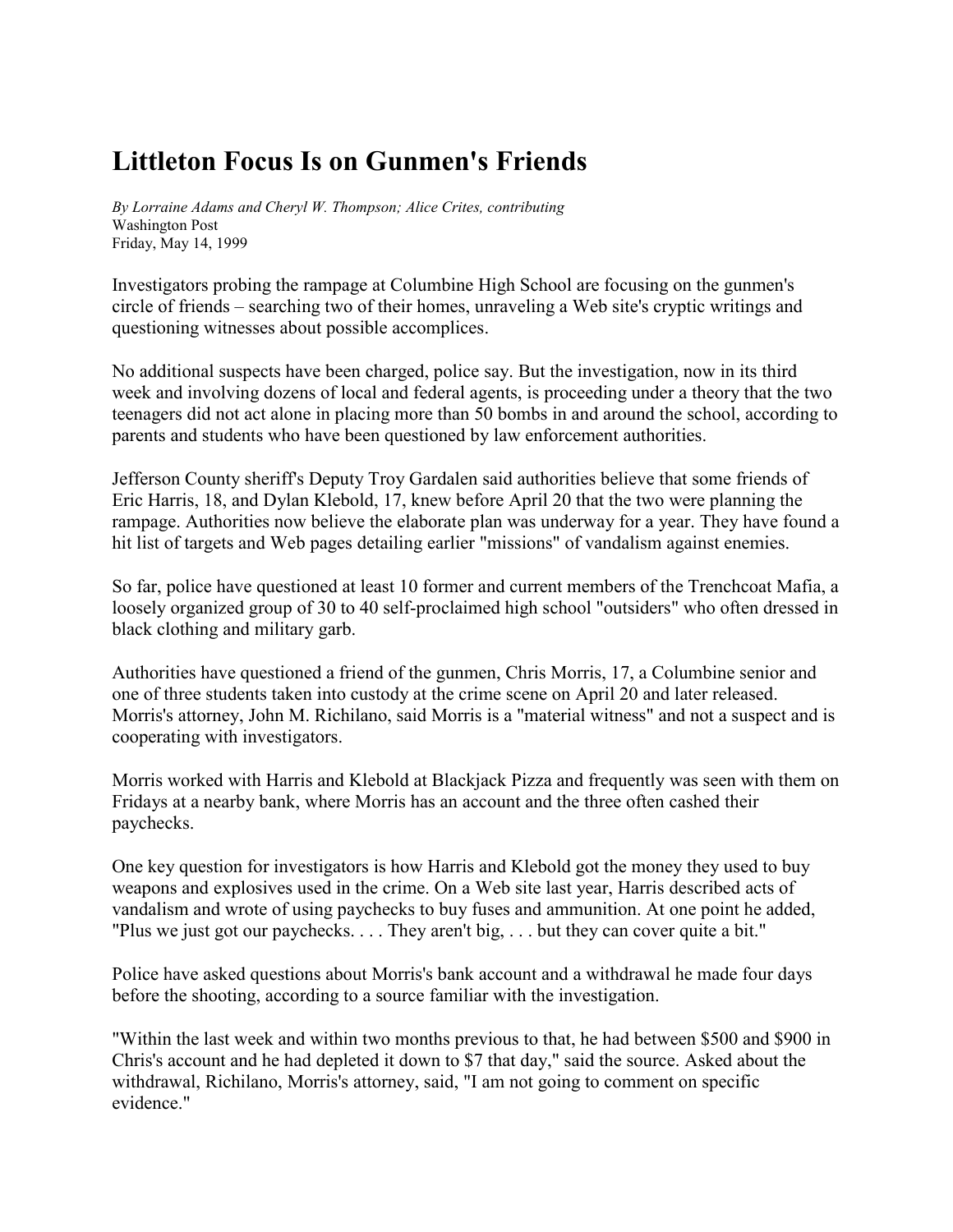Harris's Web page from a year ago – now considered an ominous warning of his growing rage – described the creation of four pipe bombs by "REB" and "VoDka" – nicknames for Harris and Klebold. It thanked three unidentified people – nicknamed "Jester," "Imaginos" and "Excaluber" – "for helping me make this page happen." Authorities are trying to determine whether friends knew of preparations to use the bombs.

The pipe bombs and fragments are being analyzed at a federal Bureau of Alcohol, Tobacco and Firearms laboratory in Walnut Creek, Calif., an ATF agent said yesterday. The analysis of fingerprints, gunpowder and other flammable material used in the crime will take several weeks.

The Trenchcoat Mafia was at its height in 1997 and 1998, students say, but Harris and Klebold became involved only recently. Joseph M. Stair Jr., a Columbine graduate and early group member, said they started "hanging out" in their senior year.

John Beachem, a 1997 Columbine graduate and former member, said he was questioned by police and turned over a list of members' names.

Most of the group's original members graduated last year. Morris is one of the few original members still at Columbine.

A 15-year-old friend of Morris told The Post that Morris was at the home of a Trenchcoat member, Cory Friesen, 20, and not at school at the time of the shooting because he had no classes after 10:30 a.m. Columbine school officials did not return calls.

As news of the shooting broke at 11:30 a.m., Morris's mother called her son to make sure he was okay, according to the friend. Morris, in turn, called 911 and reported that Klebold and Harris might be involved, sources said.

While the siege was unfolding inside the high school, police transported Morris from Friesen's home to Columbine. There, Morris was handcuffed in front of media cameras and placed in a police car, but not formally charged. Richilano said he did not know why his client was handcuffed.

On his Web site, Harris described targets, missions and the use of paychecks to pay for fuses and firecrackers. In one portion, it said that a group of Harris's friends, including Klebold, used firecrackers at one target's house and shot Klebold's "sawed off BBgun."

Investigators also are looking into students who were apparent targets of Harris and Klebold. One parent, who asked not to be identified, said the FBI questioned her because her son's car outside the school had been rigged with a bomb. He had been taunted by members of the Trenchcoat Mafia.

Another avenue of pursuit is a hit list compiled by Harris. According to two students interviewed by the FBI, the list contained the names of many athletes, as well as one slain student – Isaiah Shoels. Sam Riddle, the family's spokesman, said the Shoels home had been vandalized over the